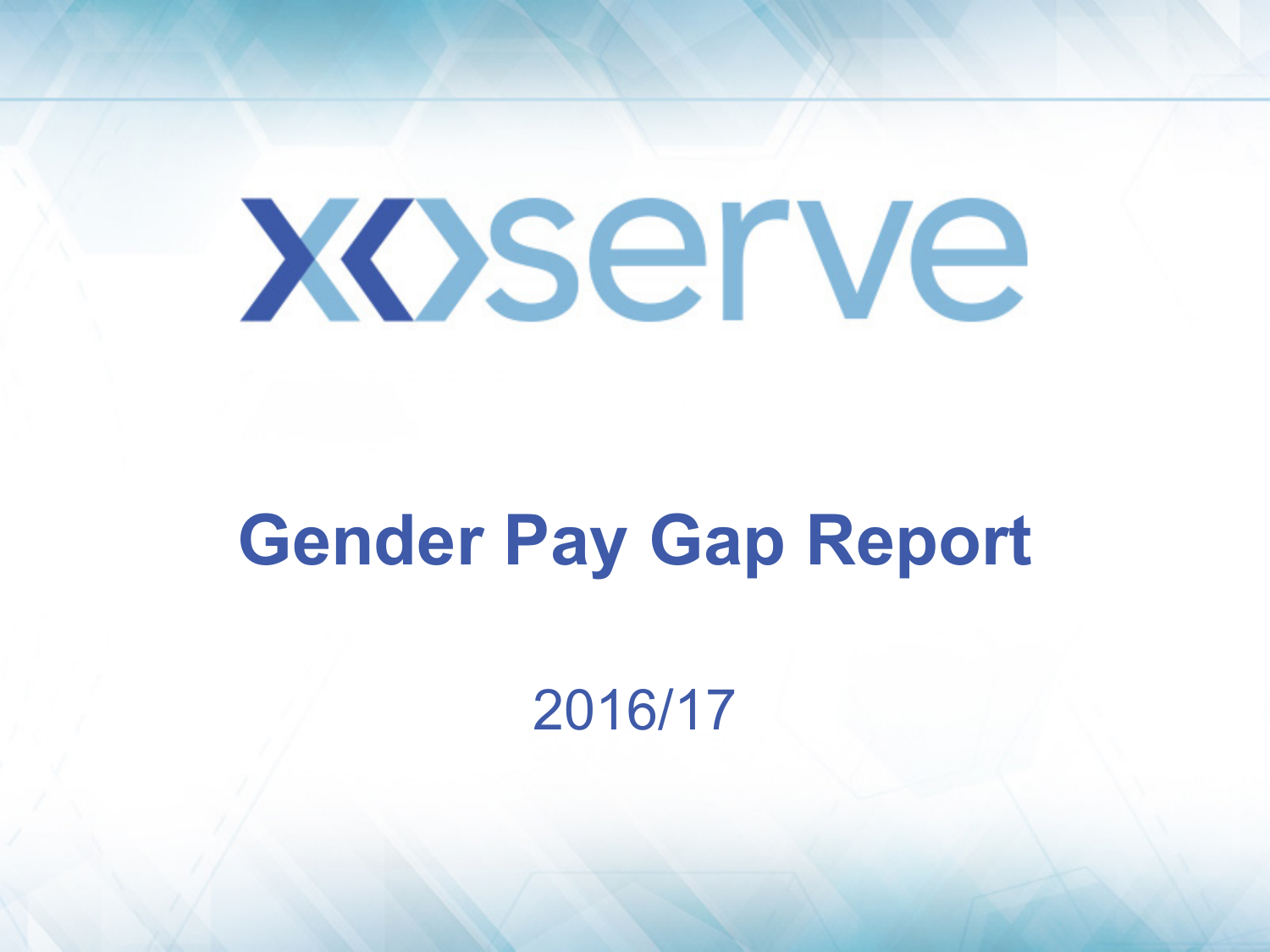## **Pay & Bonus Pay Gap**

#### Pay Gap and Bonus Difference Between Male and Female Employees

|                    | Mean   | <b>Median</b> |
|--------------------|--------|---------------|
| Hourly rate of pay | 7.30%  | $1.03\%$      |
| <b>Bonus pay</b>   | 26.72% | 19.31%        |

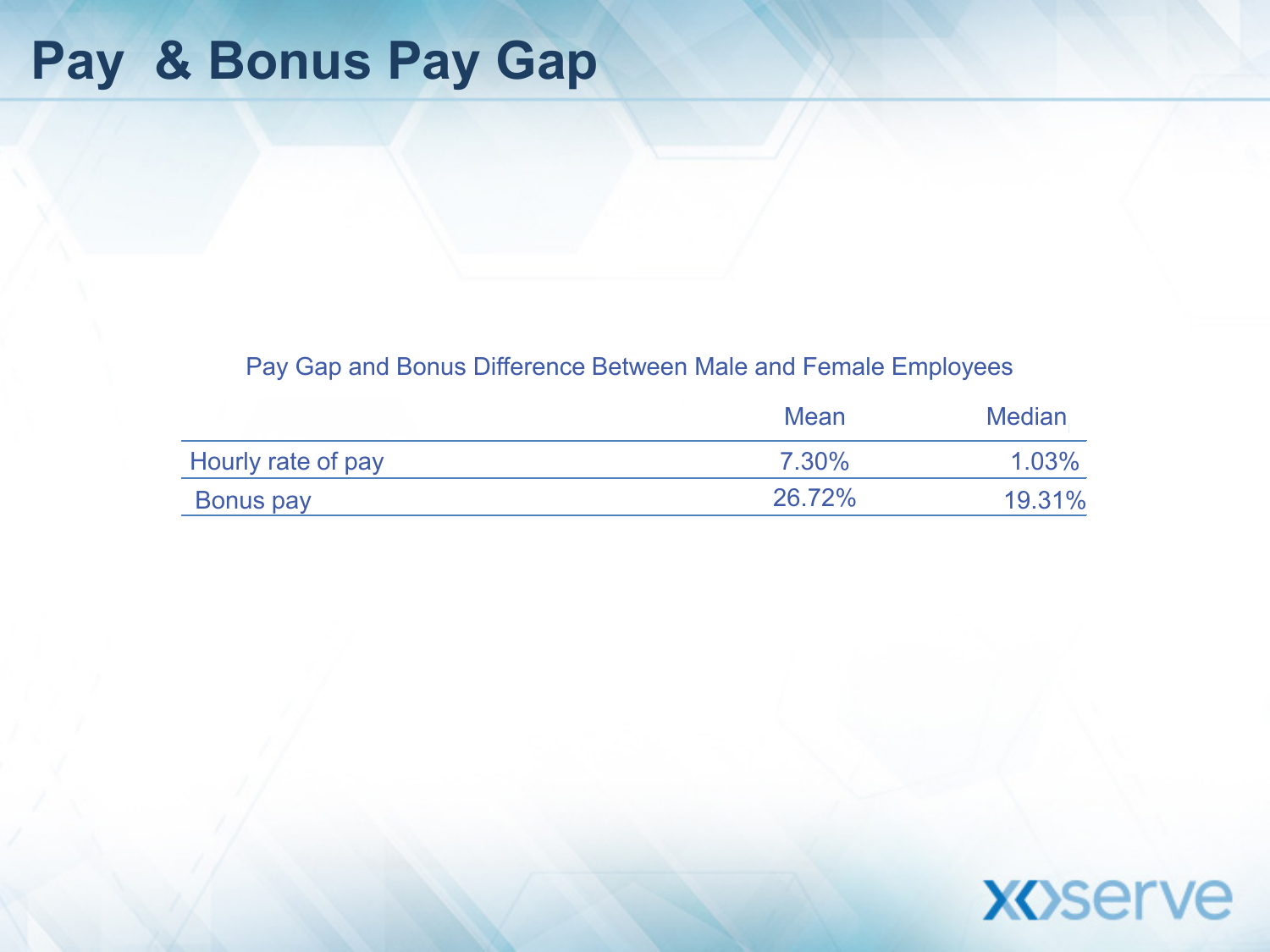### **Bonus Payments**

Proportion of Male and Female Employees Receiving Bonus Pay

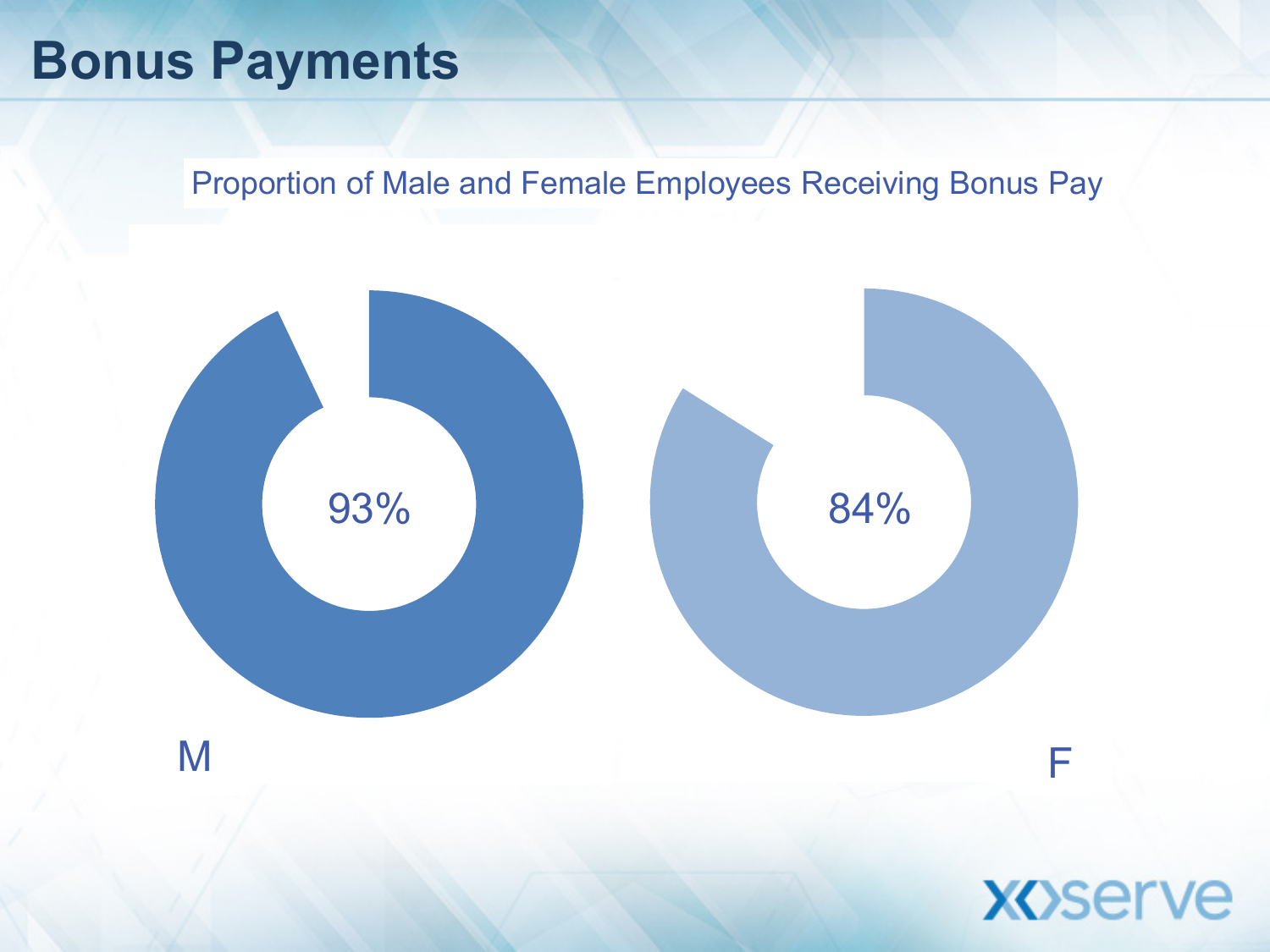## **Quartile Pay Analysis**